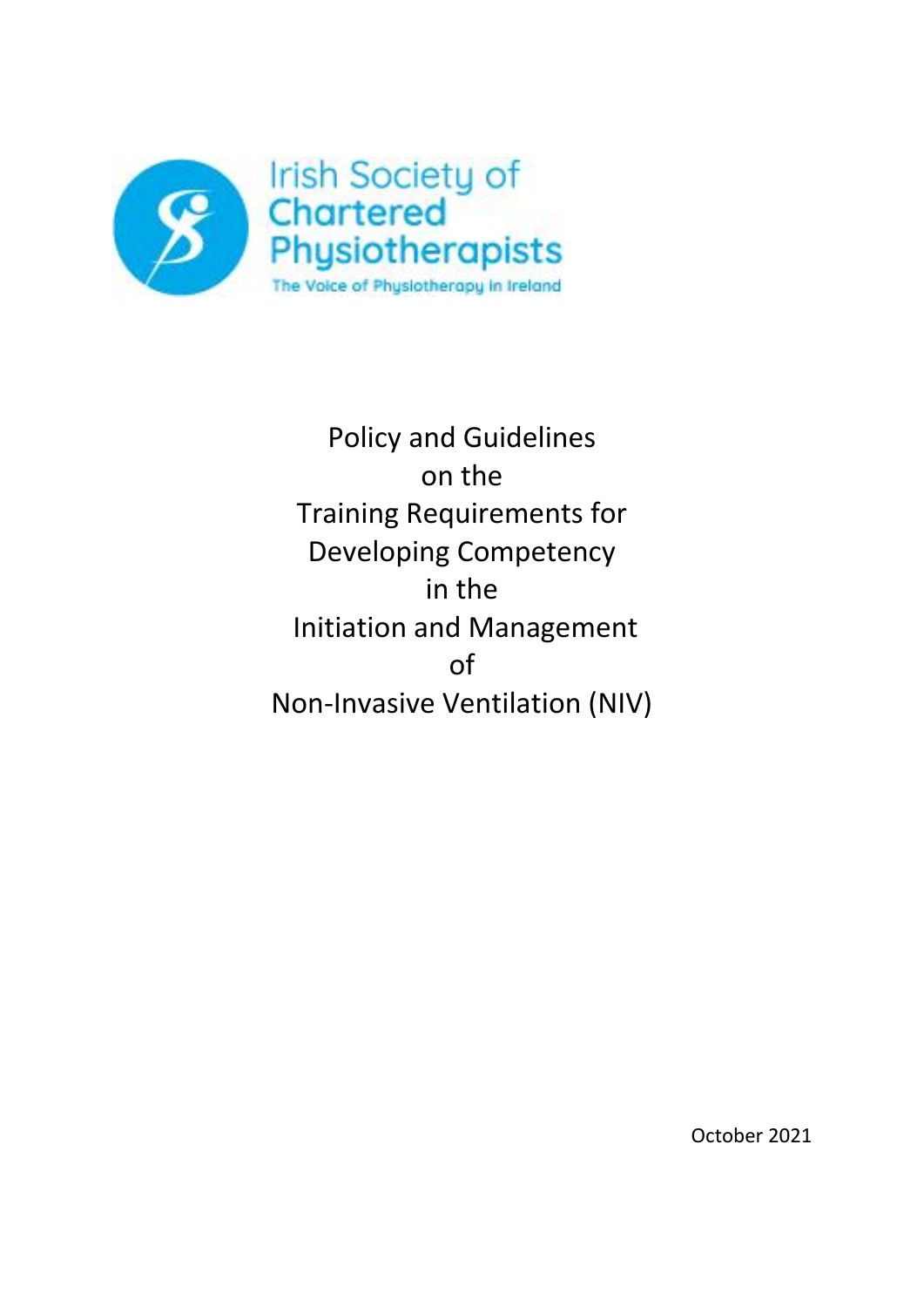## **TABLE OF CONTENTS**

|    | 1. Policy Statement       |                                             | 3  |  |  |
|----|---------------------------|---------------------------------------------|----|--|--|
|    | 2. Purpose                |                                             | 3  |  |  |
|    | 3. Scope                  |                                             |    |  |  |
|    |                           | 4. Legislation and Related Documents        | 3  |  |  |
| 5. | Guidelines                | a. Entry Requirements                       | 3  |  |  |
|    |                           | b. Evidence of Relevant Clinical Experience | 4  |  |  |
|    |                           | c. Additional Training Requirements         | 4  |  |  |
|    | 6. Appendices             | a. Appendix A Clinical Competencies Scoring | 7  |  |  |
|    |                           | b. Appendix B Competency Framework          | 8  |  |  |
|    |                           | c. Appendix C Guidelines for Assessors      | 12 |  |  |
|    | 19<br>7. Acknowledgements |                                             |    |  |  |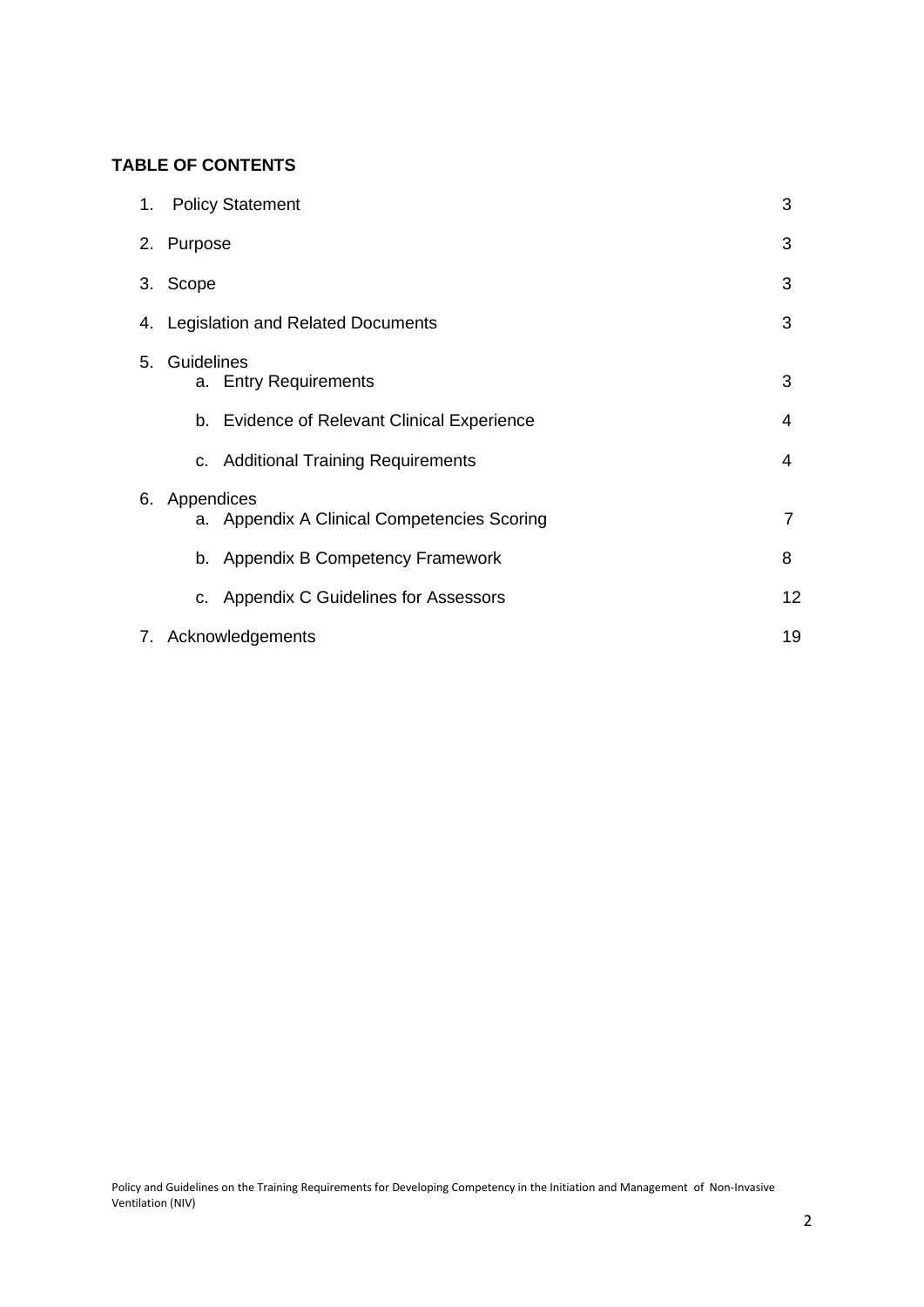The Irish Society of Chartered Physiotherapists is the sole professional organisation representing chartered physiotherapists in Ireland and is the recognised voice of physiotherapy in Ireland.

#### **POLICY STATEMENT**

The Irish Society of Chartered Physiotherapists (ISCP) expect members to adhere to the Policy and Guidelines.

#### **PURPOSE**

Over the past two decades physiotherapists have developed skills and competencies that are considered beyond the traditional role of physiotherapy. One such area of practice is in the initiation and management of Non-Invasive Ventilation (NIV). Many physiotherapists take a lead role in the delivery of NIV services, expanding the boundaries of physiotherapy practice and implementation of evidence-based practice and research. The purpose of this document is to outline to all Physiotherapists the criteria for training

required for the independent initiation and management of NIV and for achieving and maintaining competency.

#### **SCOPE**

The document applies to all Physiotherapists who are involved in or undertaking training for the independent initiation and management of NIV.

#### **LEGISLATION AND RELATED DOCUMENTS**

- 1. BTS/ICS Guidelines for the Management of Acute Hypercapnic Respiratory Failure in Adults 2019
- 2. NCEPOD-Inspiring Change: A Review of the quality of care provided to patients receiving acute non-invasive ventilation 2017
- 3. BTS NIV QI [https://www.brit-thoracic.org.uk/quality-improvement/clinical](https://www.brit-thoracic.org.uk/quality-improvement/clinical-resources/non-invasive-ventilation/)[resources/non-invasive-ventilation/](https://www.brit-thoracic.org.uk/quality-improvement/clinical-resources/non-invasive-ventilation/)
	- a. Appendix 8- Imperial College London competency framework
	- b. Appendix 9- suggested levels of competencies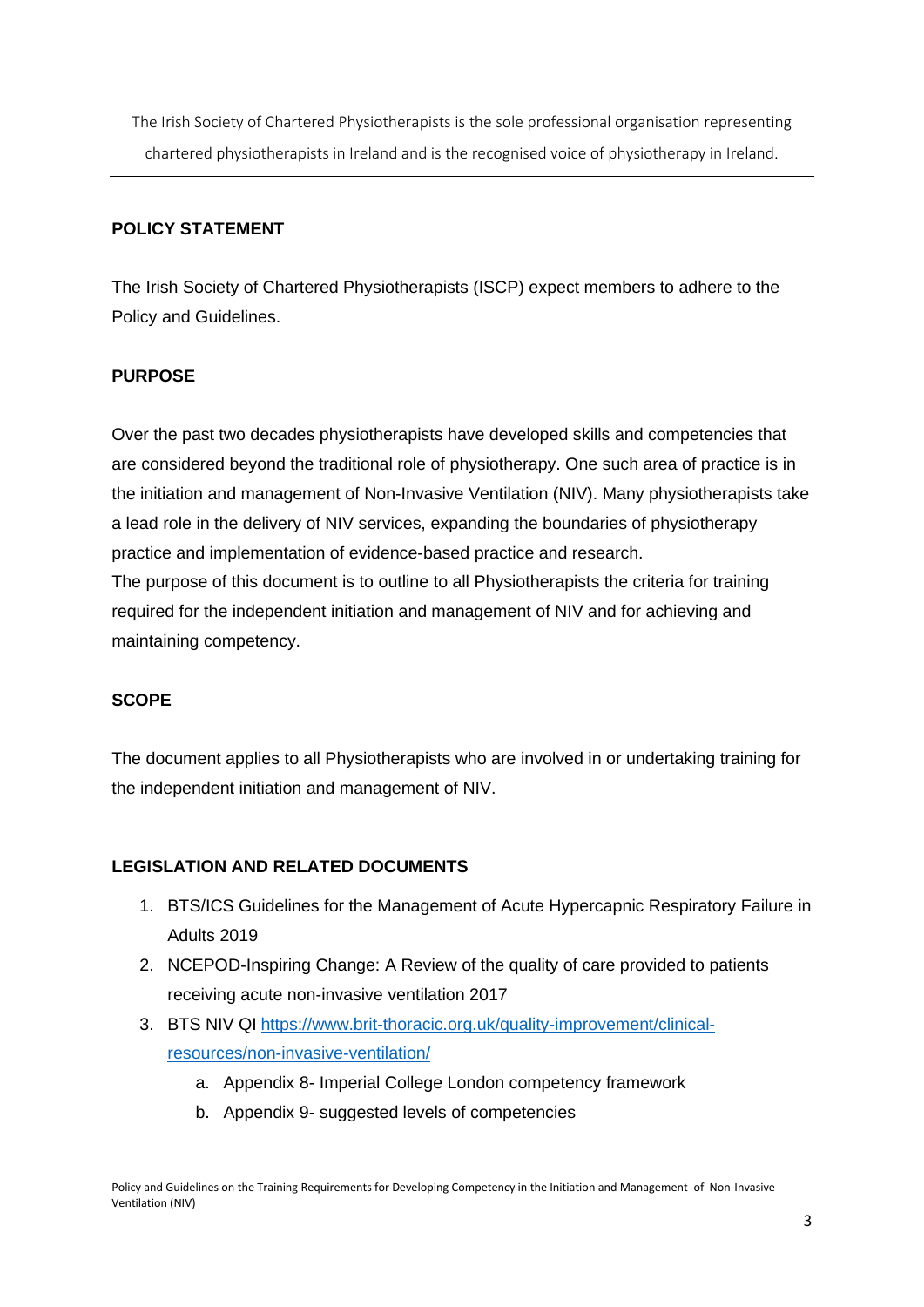The information contained in the guidelines is intended to be used in conjunction with the Rules of Professional Conduct incorporating the Code of Ethics and Guidelines for Professional Behaviour (2010), the European Region (WCPT) quality Assurance Standards of Physiotherapy Practice and Delivery (2018), Scope of Practice and relevant employer policies.

### **GUIDELINES:**

## **1. ENTRY REQUIREMENTS**

#### **The following Clinical Governance policies should be in place in the workplace:**

- (i) Managing unexpected effects
- (ii) Safeguarding of adults
- (iii) Infection prevention/control
- (iv)NIV policy detailing governance structures

# **The Physiotherapist should be currently working with a Respiratory patient caseload that involves:**

- Clinical knowledge of anatomy and physiology of the respiratory system
- Conducting a comprehensive respiratory assessment
- Timely use of diagnostic investigations
- Interpret assessment findings to determine diagnosis
- Comprehensive knowledge of treatment interventions
- Managing patients on NIV
- Informing patients and gaining informed consent
- Communication with the MDT
- Adhering to ISCP and local documentation guidelines

#### **2. EVIDENCE OF RELEVANT CLINICAL EXPERIENCE**

All staff who initiate and manage patients requiring NIV independently within their role need to be deemed competent. To gain this competency the following are expected:

• Have a minimum of 5 years post graduate experience with a minimum of 3 years working full time (or the equivalent part time) in the area of Respiratory care.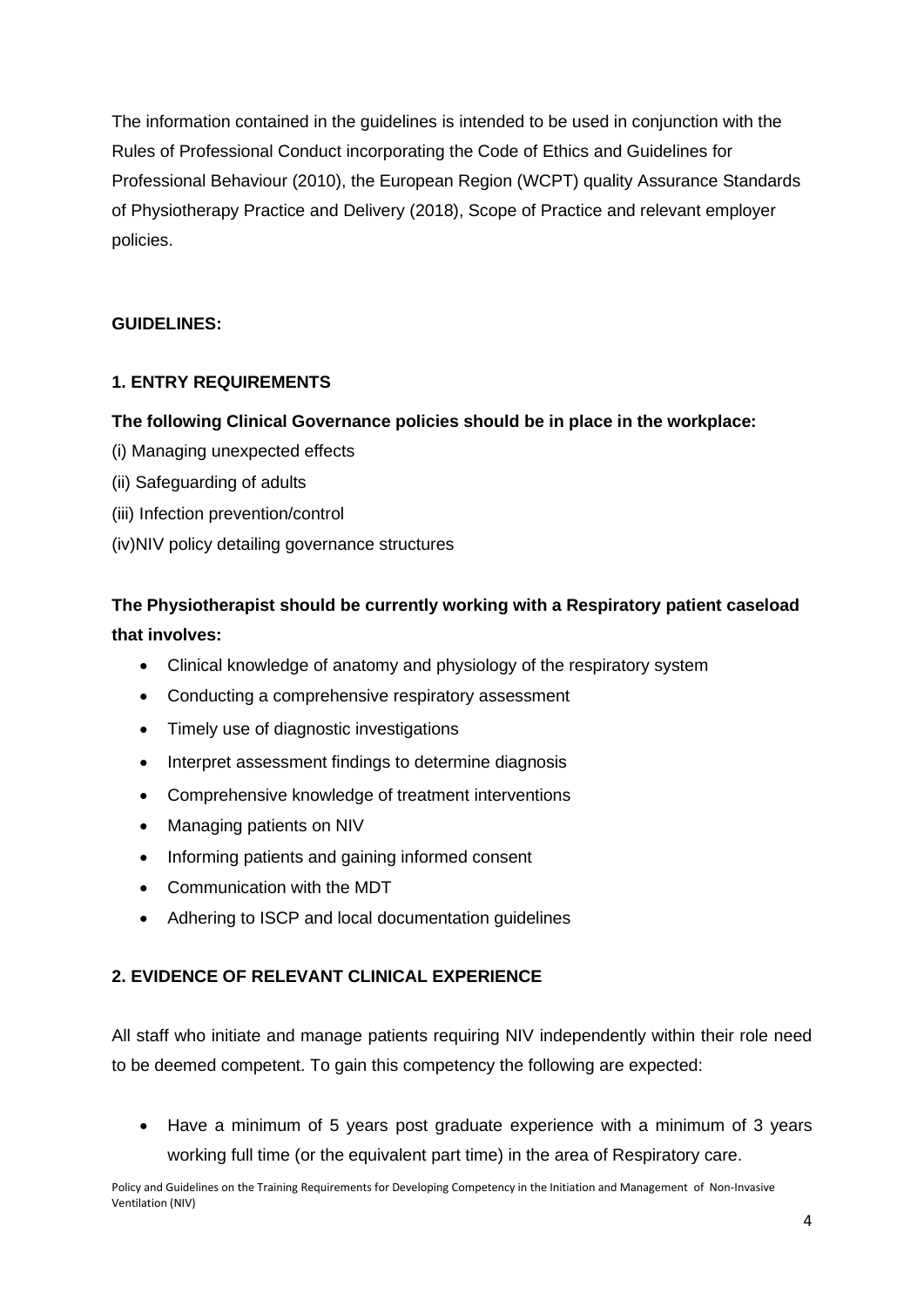- Work at a level of clinical specialism where the prescription and management of NIV would be considered essential to the delivery of direct patient care.
- Be competent in arterial blood gas (ABG) sampling and actively sampling as part of their current role. Be competent in the interpretation of an ABG and able to take appropriate action.
- All staff should work closely with a Respiratory Consultant for governance with the consultant with governance for NIV in sites that do not have a Respiratory Consultant.
- All staff should partake in relevant CPD to enable them to continue to practice competently (keep up to date with relevant BTS, ERS, courses, webinars and research).
- Staff joining the Hospital with previous and recent (practiced in last 12 months) experience / transferable skills must provide signed evidence of their competence and then complete a single competency checklist with a competent practitioner (Appendix 2).
- As evidence of best practice, staff can have this skill peer reviewed at any time by a competent colleague to ensure practice is at the hospital's expected level.
- A copy of the competency document must be kept in the physiotherapist's department.
- It is the manager's responsibility to ensure that the competency is recorded in the physiotherapist's file.

## **3. ADDITIONAL TRAINING REQUIREMENTS**

#### a. THEORETICAL TRAINING

Theoretical training in NIV management may be undertaken on site under the supervision of a Respiratory Consultant. Alternatively, the Physiotherapist may attend a course run by equivalent or specialist external providers e.g. MSc module in NIV. The content listed below must be covered in either case.

- Analysis and exploration of the pathophysiological processes leading to respiratory failure.
- Evaluation of methods of non-invasive respiratory support and management and how best to apply these to ensure the most appropriate care of these patients.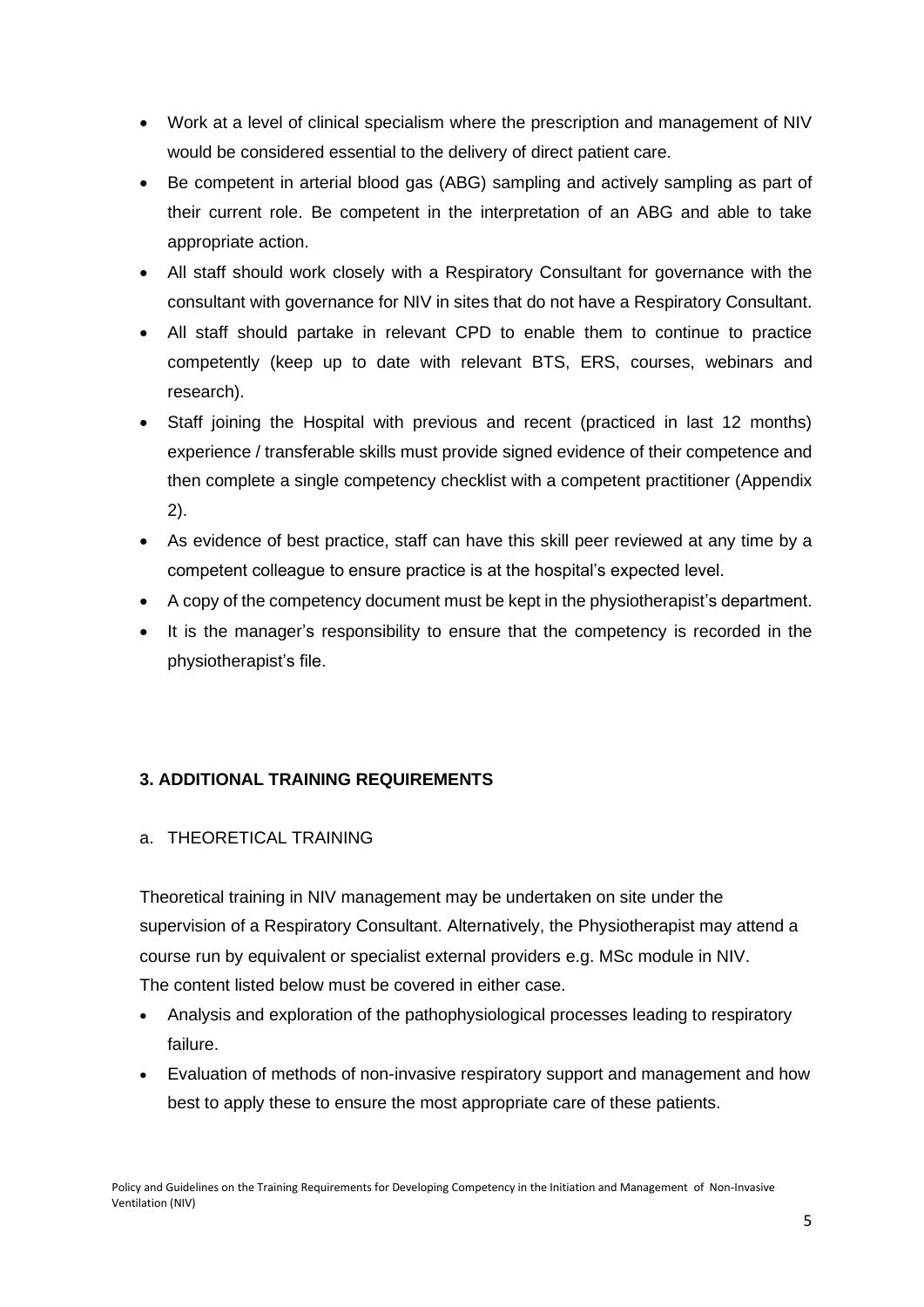- Objective review of the evidence in order to demonstrate advanced decision-making in assessment, support and provision of non-invasive ventilation to manage respiratory failure.
- Review and appraisal of published research findings to identify, access, transfer, and apply evidence to their own practice setting.

## b. PRACTICAL TRAINING

- Observation by the Physiotherapist of a minimum of 3 patients who require NIV (e.g. COPD exacerbation) treated by a Respiratory Consultant/ other appropriate practitioner \*. For those involved in the delivery of NIV to different patient groups e.g. COPD, neuromuscular conditions, restrictive disease due to chest wall deformities, COVID 19 or disorders of sleep, 3 observations per condition is required.
- Assessment and management of a minimum of 3 patients requiring NIV by the Physiotherapist under the supervision of the Respiratory Consultant / other appropriate practitioner. For those involved in the delivery of NIV to different patient groups e.g. COPD, neuromuscular conditions, restrictive disease due to chest wall deformities, COVID 19 or disorders of sleep, 3 supervised practicals per condition is required.
- A log book containing at least 6 signed competency checklists must be completed (appendix 2)

The trainer may elect to supervise further sessions until satisfied with the competency of the Physiotherapist. This must be recorded in the log book

\*Appropriate practitioner may be a NIV competent Physiotherapist or advanced nurse practitioner (ANP) in NIV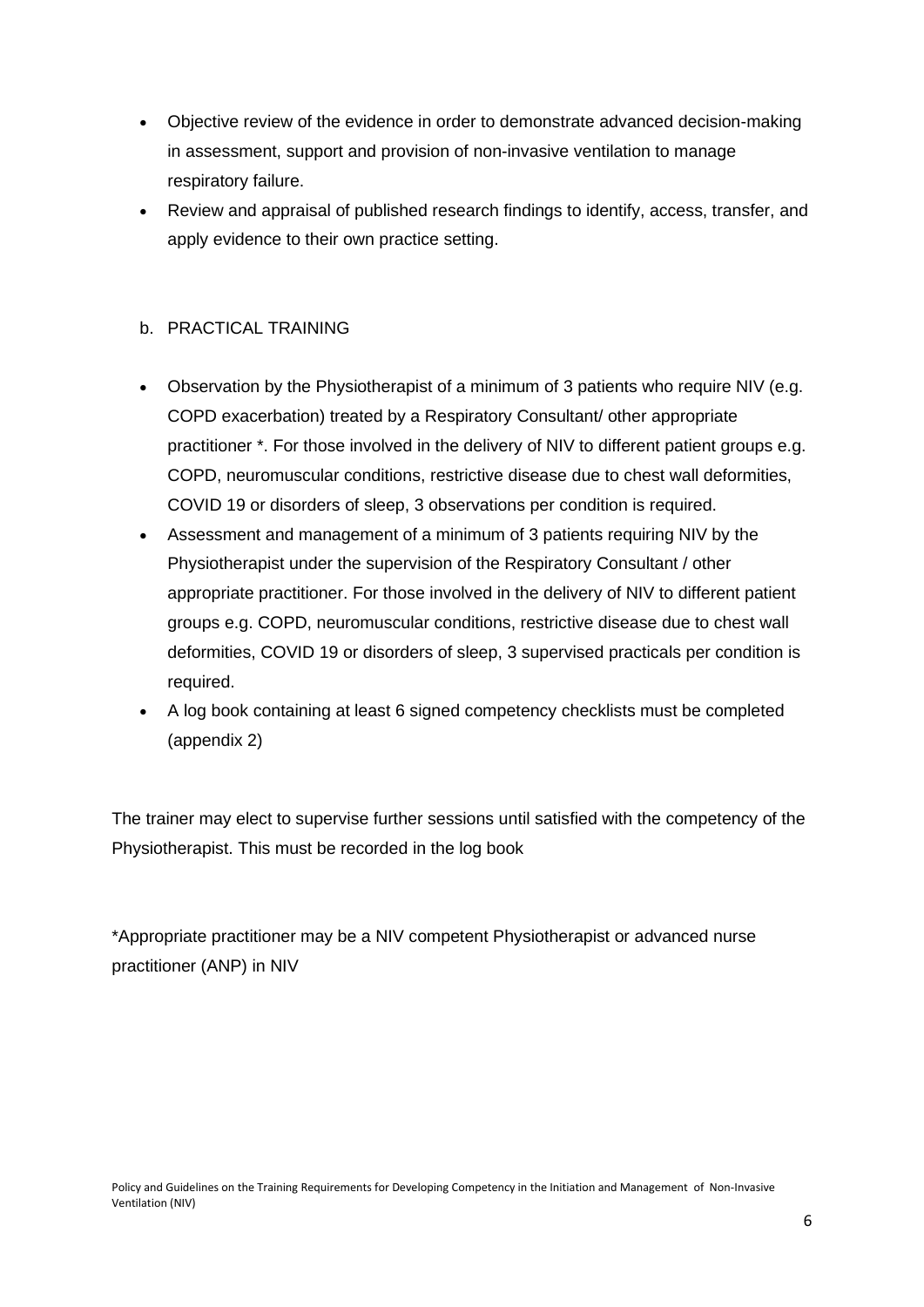## CLINICAL COMPETENCIES SCORING:

The following competency scoring system should be used to assess knowledge

| Score          | <b>Level of Competency</b>                                       |               |
|----------------|------------------------------------------------------------------|---------------|
| 1              | The individual has no knowledge or technical skills in this      | Not competent |
|                | area and needs step by step guidance in every aspect.            |               |
| $\overline{2}$ | The individual has some knowledge and is beginning to link       | Not competent |
|                | to competent practice and needs specific direction and           |               |
|                | demonstration in new skills.                                     |               |
| 3              | The individual can give simple explanations for actions and      | Competent     |
|                | can perform technical skills safely and competently without      |               |
|                | direct supervision. The individual knows when to ask for         |               |
|                | guidance for more complex cases.                                 |               |
| 4              | The individual is able to relate theory to practice and provide  | Competent     |
|                | a sound rationale for actions. The individual is able to carry   |               |
|                | out technical skills independently with speed and                |               |
|                | consistency. The individual is able to teach and supervise       |               |
|                | others at a basic level. The individual knows when to ask for    |               |
|                | guidance from the clinical expert for the most complex cases.    |               |
| 5              | The individual is able to consider options, relate theory to     | Competent     |
|                | practice and provide a sound rationale for actions. The          |               |
|                | individual is able to carry out technical skills independently   |               |
|                | with speed, consistency and confidence. The individual is        |               |
|                | able to teach and supervise others at a more advanced level.     |               |
|                | The individual is able to participate in decision making with    |               |
|                | others regarding complex cases and groups of patients.           |               |
| 6              | The individual is a recognised clinical expert, in terms of      | Competent     |
|                | knowledge and skills, and is able to demonstrate sound           |               |
|                | problem solving/decision making and perform the technical        |               |
|                | task with confidence in a complex case. The individual is able   |               |
|                | to lead wider clinical decision making at, and beyond,           |               |
|                | individual patient care. The individual is able to supervise and |               |
|                | takes the lead in teaching others and delivering and             |               |
|                | evaluating innovative care                                       |               |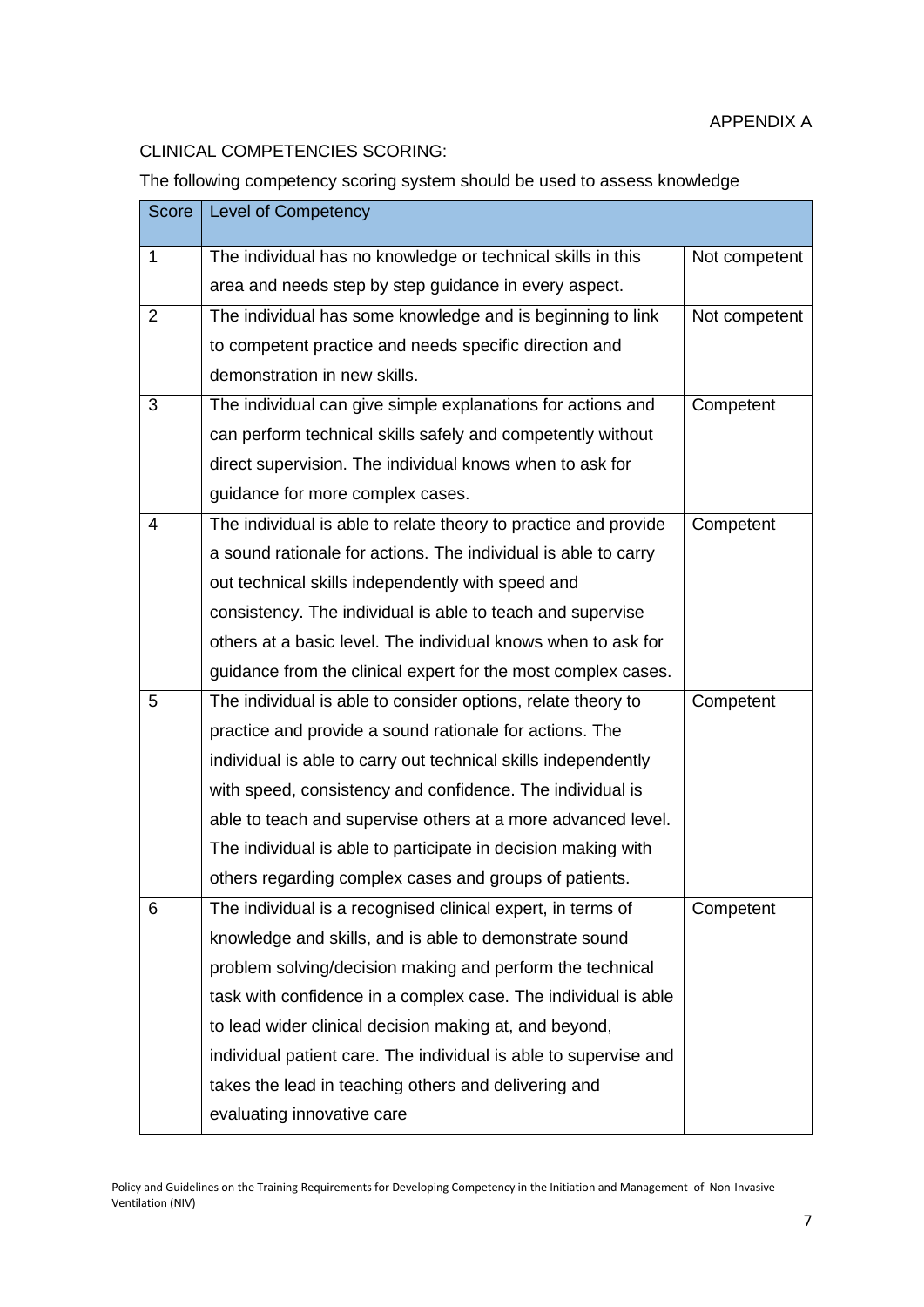#### COMPETENCY FRAMEWORK AND LOG BOOK

Complete and sign one checklist for each observed and supervised practical assessment (six in total).

- For the observational practical sessions (3): tick each area of competence covered. (All areas must be covered before moving to the supervised practical assessment)
- For the supervised assessments (3): level of competence (1-6) should be recorded

The physiotherapist prescribing and managing NIV must be a clinical expert. The level of competency required for this role is 4-6 for all competency statements by the third assessment.

| Clinician:        |         | Assessor:                                                                                                                                  | Date:                              |
|-------------------|---------|--------------------------------------------------------------------------------------------------------------------------------------------|------------------------------------|
|                   |         | Job title:                                                                                                                                 |                                    |
| Observational no: |         | Ward location:                                                                                                                             | Is this the final                  |
|                   |         |                                                                                                                                            | assessment: Yes/No                 |
| Competency        |         | Competency statement                                                                                                                       | <b>Tick if covered</b>             |
| statement         |         |                                                                                                                                            | during intervention.<br>N/A if not |
| No:               |         |                                                                                                                                            |                                    |
| 1                 |         | To be able to understand the indication for NIV<br>including recognition of respiratory failure                                            |                                    |
| $\overline{2}$    |         | To be able to define the term NIV/BIPAP                                                                                                    |                                    |
| 3                 |         | To understand the differences between CPAP<br>and NIV/BIPAP including differences in<br>indications and contraindications                  |                                    |
| 4                 |         | To understand that NIV does not treat the<br>underlying cause of respiratory failure and that<br>additional medical management is required |                                    |
| 5                 |         | To understand that ceiling of care/escalation of<br>treatment plans need to be discussed and<br>documented should NIV treatment fail       |                                    |
| 6                 |         | To be able to understand the appropriate care<br>environment for the use of NIV                                                            |                                    |
| $\overline{7}$    | patient | To be able to select all equipment for ventilator<br>set-up including appropriate interface for the                                        |                                    |

#### **1. Competency checklist for observational practical sessions (complete 3)**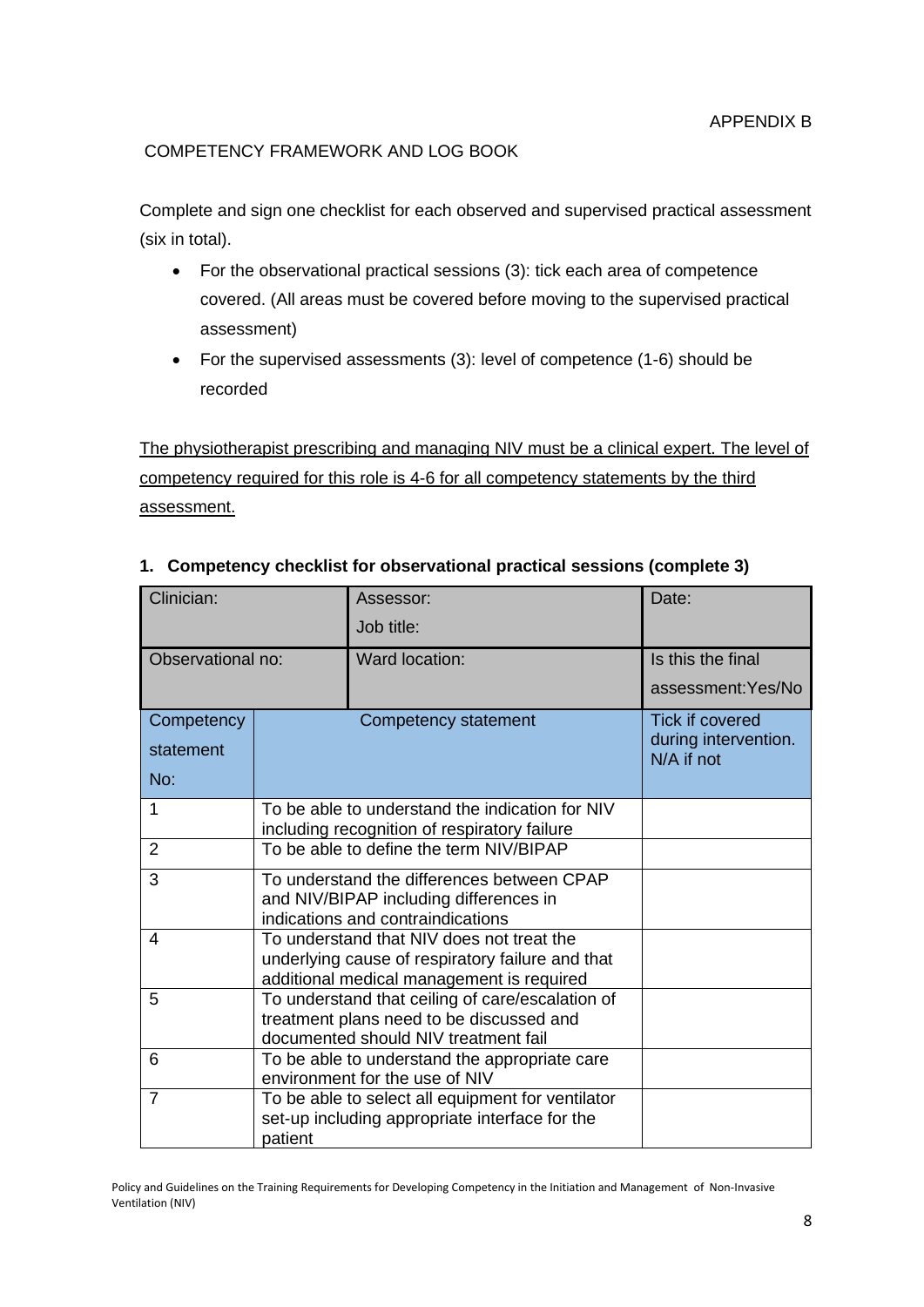| 8                    | To be able to ensure patient understanding and<br>consent to NIV                                                                                                        |                                                                                             |       |  |
|----------------------|-------------------------------------------------------------------------------------------------------------------------------------------------------------------------|---------------------------------------------------------------------------------------------|-------|--|
| 9                    | To be able to initiate NIV on a patient including<br>selecting appropriate prescribed starting settings<br>and understand the importance of emergency<br>alarm settings |                                                                                             |       |  |
| 10                   | and/or NIV prescription                                                                                                                                                 | To understand when and how to titrate NIV<br>settings/adjust therapy to patients' condition |       |  |
| 11                   | <b>NIV</b>                                                                                                                                                              | To be able to interpret NIV settings and modes of                                           |       |  |
| 12                   |                                                                                                                                                                         | To be able to obtain an ABG sample                                                          |       |  |
| 13                   |                                                                                                                                                                         | To be able to accurately interpret ABGs                                                     |       |  |
| 14                   | To be able to effectively and safely monitor a<br>patient on NIV including observations and<br>frequency of blood gases                                                 |                                                                                             |       |  |
| 15                   | To be able to recognise and troubleshoot<br>possible causes of no improvement following<br>initiation of NIV                                                            |                                                                                             |       |  |
| 16                   | To be able to monitor NIV compliance /<br>synchrony and adequacy of ventilation and<br>adjust comfort settings appropriately                                            |                                                                                             |       |  |
| 17                   | To be able to decide when it is appropriate to<br>initiate breaks from NIV and make<br>recommendations                                                                  |                                                                                             |       |  |
| 18                   | To be able to initiate and lead on a weaning plan                                                                                                                       |                                                                                             |       |  |
| 19                   | To be able to manage a deteriorating patient on<br>NIV and escalate concerns to appropriate teams                                                                       |                                                                                             |       |  |
| 20                   | To be able to recognise when NIV is failing and<br>appropriate need for referral to palliative care                                                                     |                                                                                             |       |  |
| 21                   | Identify potentially appropriate patients for<br>temporary / long term home mechanical<br>ventilation                                                                   |                                                                                             |       |  |
| 22                   | To be able to provide NIV training to all members<br>of the MDT and assess competence of staff<br>delivering NIV care                                                   |                                                                                             |       |  |
| Clinician Signature: |                                                                                                                                                                         | Assessor signature:                                                                         | Date: |  |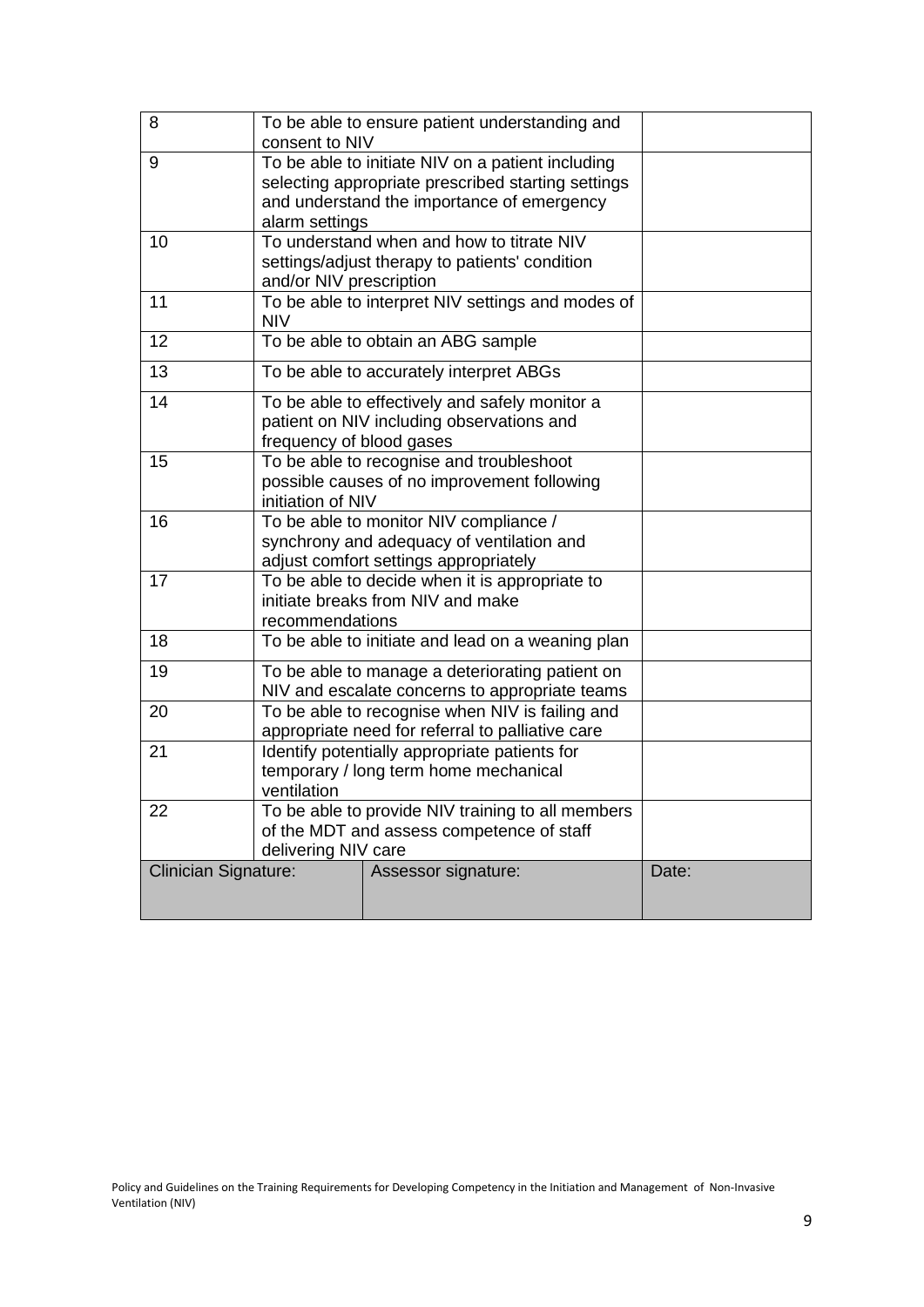|  | 2. Competency checklist for supervised practical assessments (complete 3) |  |
|--|---------------------------------------------------------------------------|--|
|--|---------------------------------------------------------------------------|--|

| Clinician:               |                                                   | Assessor:                                          | Date:              |  |  |
|--------------------------|---------------------------------------------------|----------------------------------------------------|--------------------|--|--|
|                          |                                                   | Job title:                                         |                    |  |  |
| Supervised practical no: |                                                   | Ward location:                                     | Is this the final  |  |  |
|                          |                                                   |                                                    | assessment: Yes/No |  |  |
| Competency               |                                                   | Competency statement                               | Level of           |  |  |
| statement                |                                                   |                                                    | competence:        |  |  |
| No:                      |                                                   |                                                    |                    |  |  |
| 1                        |                                                   | To be able to understand the indication for NIV    |                    |  |  |
|                          |                                                   | including recognition of respiratory failure       |                    |  |  |
| $\overline{2}$           |                                                   | To be able to define the term NIV/BIPAP            |                    |  |  |
| 3                        |                                                   | To understand the differences between CPAP         |                    |  |  |
|                          |                                                   | and NIV/BIPAP including differences in             |                    |  |  |
|                          | indications and contraindications                 |                                                    |                    |  |  |
| 4                        |                                                   | To understand that NIV does not treat the          |                    |  |  |
|                          |                                                   | underlying cause of respiratory failure and that   |                    |  |  |
|                          |                                                   | additional medical management is required          |                    |  |  |
| 5                        |                                                   | To understand that ceiling of care/escalation of   |                    |  |  |
|                          |                                                   | treatment plans need to be discussed and           |                    |  |  |
|                          | documented should NIV treatment fail              |                                                    |                    |  |  |
| 6                        |                                                   | To be able to understand the appropriate care      |                    |  |  |
|                          |                                                   | environment for the use of NIV                     |                    |  |  |
| $\overline{7}$           | To be able to select all equipment for ventilator |                                                    |                    |  |  |
|                          | set-up including appropriate interface for the    |                                                    |                    |  |  |
|                          | patient                                           |                                                    |                    |  |  |
| 8                        | To be able to ensure patient understanding and    |                                                    |                    |  |  |
|                          | consent to NIV                                    |                                                    |                    |  |  |
| 9                        | To be able to initiate NIV on a patient including |                                                    |                    |  |  |
|                          |                                                   | selecting appropriate prescribed starting settings |                    |  |  |
|                          | and understand the importance of emergency        |                                                    |                    |  |  |
|                          | alarms                                            |                                                    |                    |  |  |
| 10                       |                                                   | To understand when and how to titrate NIV          |                    |  |  |
|                          | settings/adjust therapy to patients' condition    |                                                    |                    |  |  |
|                          | and/or NIV prescription                           |                                                    |                    |  |  |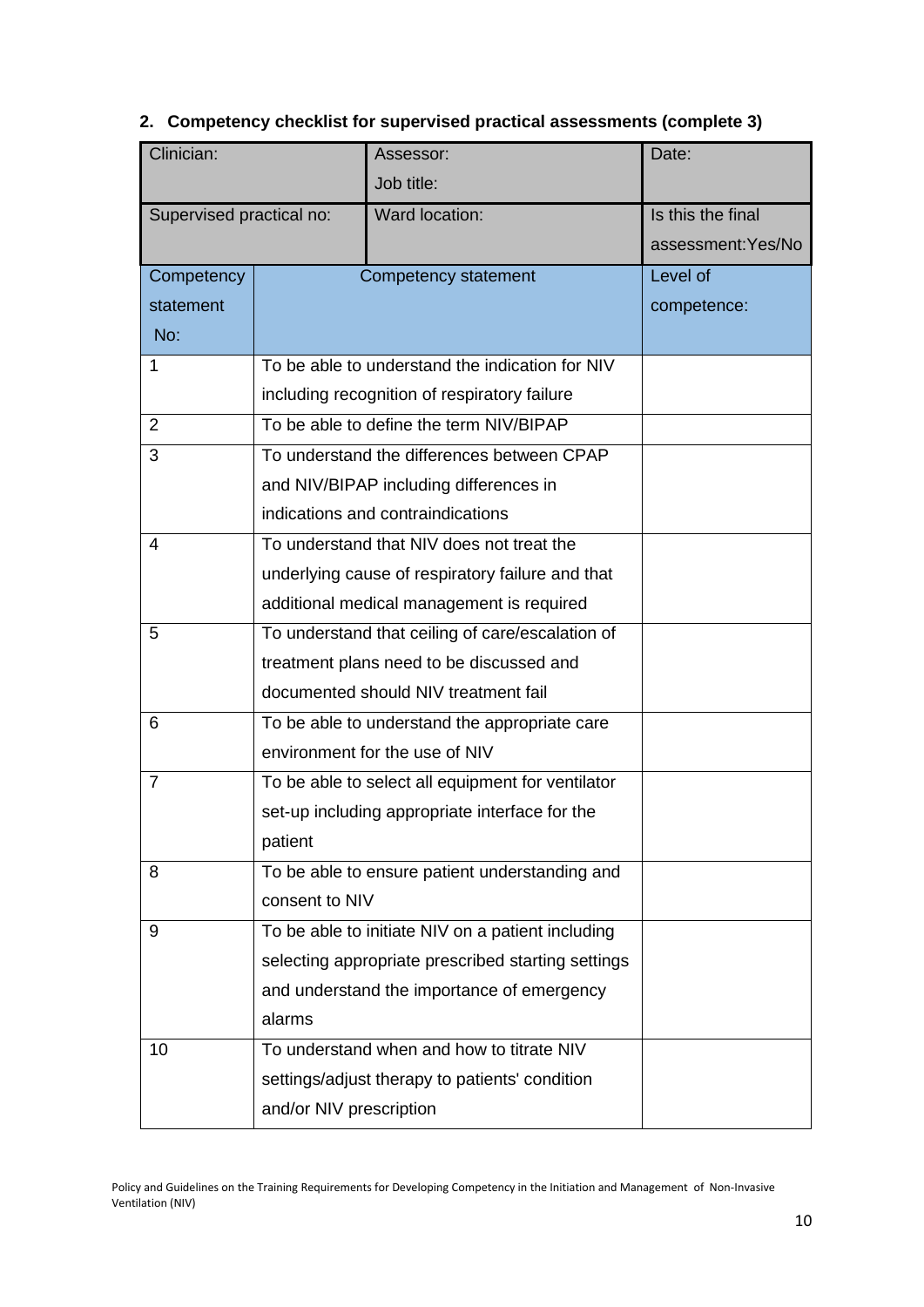| 11                          | To be able to interpret NIV settings and modes of |                                                   |       |  |
|-----------------------------|---------------------------------------------------|---------------------------------------------------|-------|--|
|                             | <b>NIV</b>                                        |                                                   |       |  |
| 12                          |                                                   | To be able to obtain an ABG sample                |       |  |
| 13                          |                                                   | To be able to accurately interpret ABGs           |       |  |
| 14                          |                                                   | To be able to effectively and safely monitor a    |       |  |
|                             |                                                   | patient on NIV including observations and         |       |  |
|                             | frequency of blood gases                          |                                                   |       |  |
| 15                          |                                                   | To be able to recognise and troubleshoot          |       |  |
|                             |                                                   | possible causes of no improvement following       |       |  |
|                             | initiation of NIV                                 |                                                   |       |  |
| 16                          |                                                   | To be able to monitor NIV compliance /            |       |  |
|                             |                                                   | synchrony and adequacy of ventilation and         |       |  |
|                             | adjust comfort settings appropriately             |                                                   |       |  |
| 17                          | To be able to decide when it is appropriate to    |                                                   |       |  |
|                             |                                                   | initiate breaks from NIV and make                 |       |  |
|                             | recommendations                                   |                                                   |       |  |
| 18                          | To be able to initiate and lead on a weaning plan |                                                   |       |  |
| 19                          | To be able to manage a deteriorating patient on   |                                                   |       |  |
|                             |                                                   | NIV and escalate concerns to appropriate teams    |       |  |
| 20                          | To be able to recognise when NIV is failing and   |                                                   |       |  |
|                             | appropriate need for referral to palliative care  |                                                   |       |  |
| 21                          |                                                   | Identify potentially appropriate patients for     |       |  |
|                             |                                                   | temporary / long term home mechanical             |       |  |
|                             | ventilation                                       |                                                   |       |  |
| 22                          |                                                   | To be able to provide NIV training to all members | Date: |  |
|                             | of the MDT and assess competence of staff         |                                                   |       |  |
|                             | delivering NIV care                               |                                                   |       |  |
| <b>Clinician Signature:</b> |                                                   | Assessor signature:                               |       |  |
|                             |                                                   |                                                   |       |  |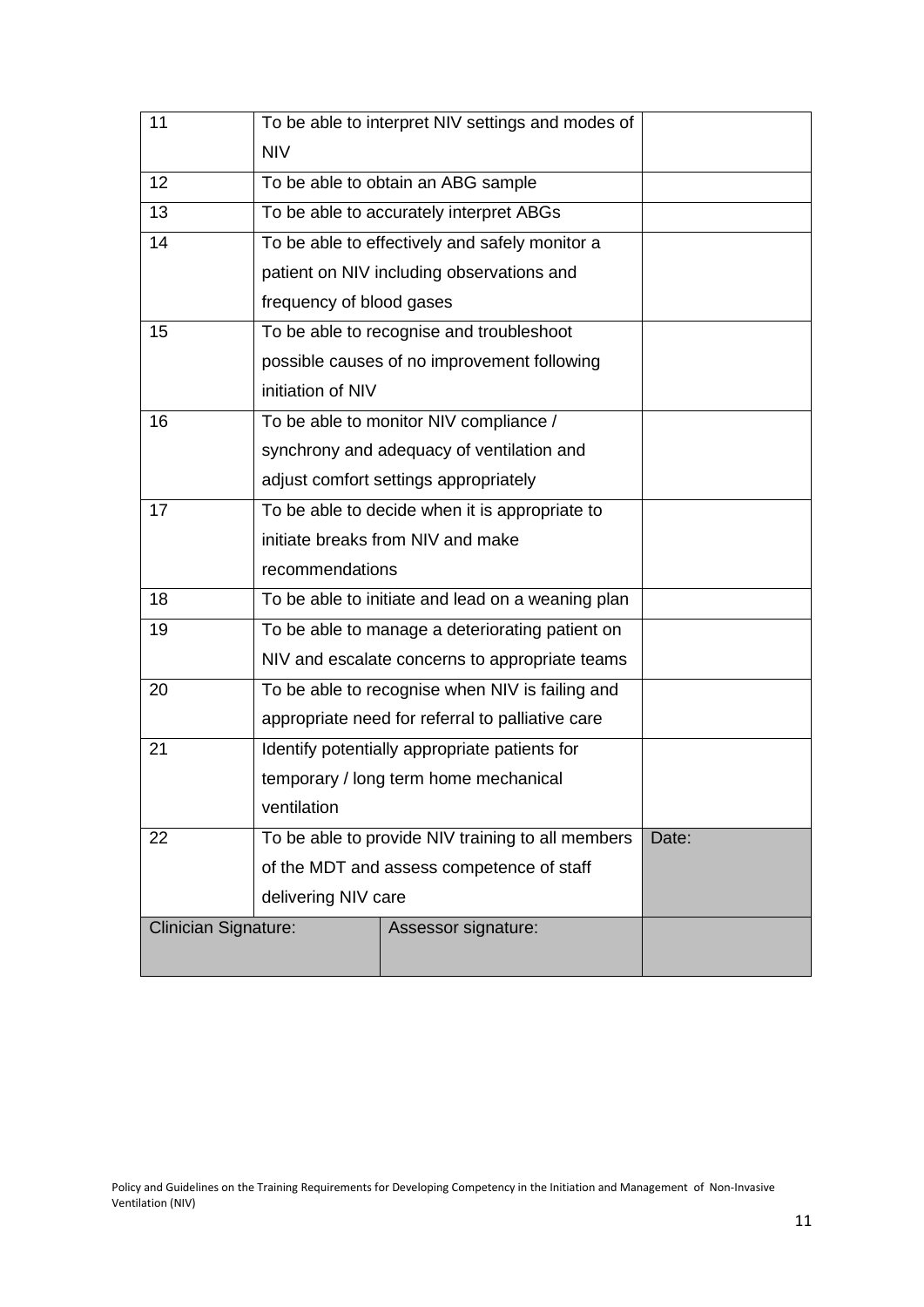# GUIDELINES FOR ASSESSORS

| Competency                                               | Guidance                                                                                    |
|----------------------------------------------------------|---------------------------------------------------------------------------------------------|
| 1. To be able to<br>understand the<br>indication for NIV | To define type two respiratory failure: pH < 7.35 AND PaC02 ≥<br>$\bullet$<br>6.5           |
| including                                                | To be able to recognise increase work of breathing as an<br>$\bullet$                       |
| recognition of<br>respiratory failure                    | indication for NIV                                                                          |
|                                                          | Recognises that there is no evidence-base for the use of NIV<br>$\bullet$                   |
|                                                          | in patients with acute asthma exacerbations or pneumonia                                    |
|                                                          | To be able to identify the following as evidence-based<br>$\bullet$<br>indications for NIV: |
|                                                          | *Respiratory acidosis in acute exacerbations of COPD (pH <                                  |
|                                                          | 7.35 AND PaC02 $\geq$ 6.5, RR $>$ 23) *Neuromuscular Disease                                |
|                                                          | (respiratory illness with $RR > 20$ if usual VC < 1L or $pH < 7.35$                         |
|                                                          | AND PaC02 $\geq$ 6.5)                                                                       |
|                                                          | *Obesity: pH < 7.35 AND PaC02 $\geq$ 6.5, RR > 23 or daytime                                |
|                                                          | PaC02 $\geq$ 6.0 and drowsy                                                                 |
|                                                          | *Rib fractures in Major Trauma Pathway                                                      |
|                                                          | Recognises that there is no evidence-base for the use of NIV                                |
|                                                          | in patients with acute asthma exacerbations or pneumonia                                    |
| To be able to<br>2.<br>define the term                   | NIV is the provision of ventilatory support through the<br>$\bullet$                        |
| NIV/BIPAP                                                | patient's upper airway                                                                      |
|                                                          | NIV can be provided via a mask or similar device<br>$\bullet$                               |
|                                                          | NIV is a supportive measure only and doesn't treat the                                      |
|                                                          | underlying cause of the patient's respiratory failure                                       |
| 3.<br>To understand<br>the differences                   | Identifies that Continuous Positive Airway Pressure (CPAP) is<br>$\bullet$                  |
| between CPAP                                             | not classified as NIV                                                                       |
| and NIV/BIPAP<br>including                               | Aware contraindications include:<br>$\bullet$                                               |
| differences in                                           | *Undrained pneumothorax (absolute)                                                          |
| indications and<br>contraindications                     | *Facial burns (absolute)                                                                    |
|                                                          | *Fixed upper airway obstruction (absolute)                                                  |
|                                                          | *For at least 2 weeks post oesophagectomy (absolute)                                        |
|                                                          | $*$ pH < 7.15 (relative)                                                                    |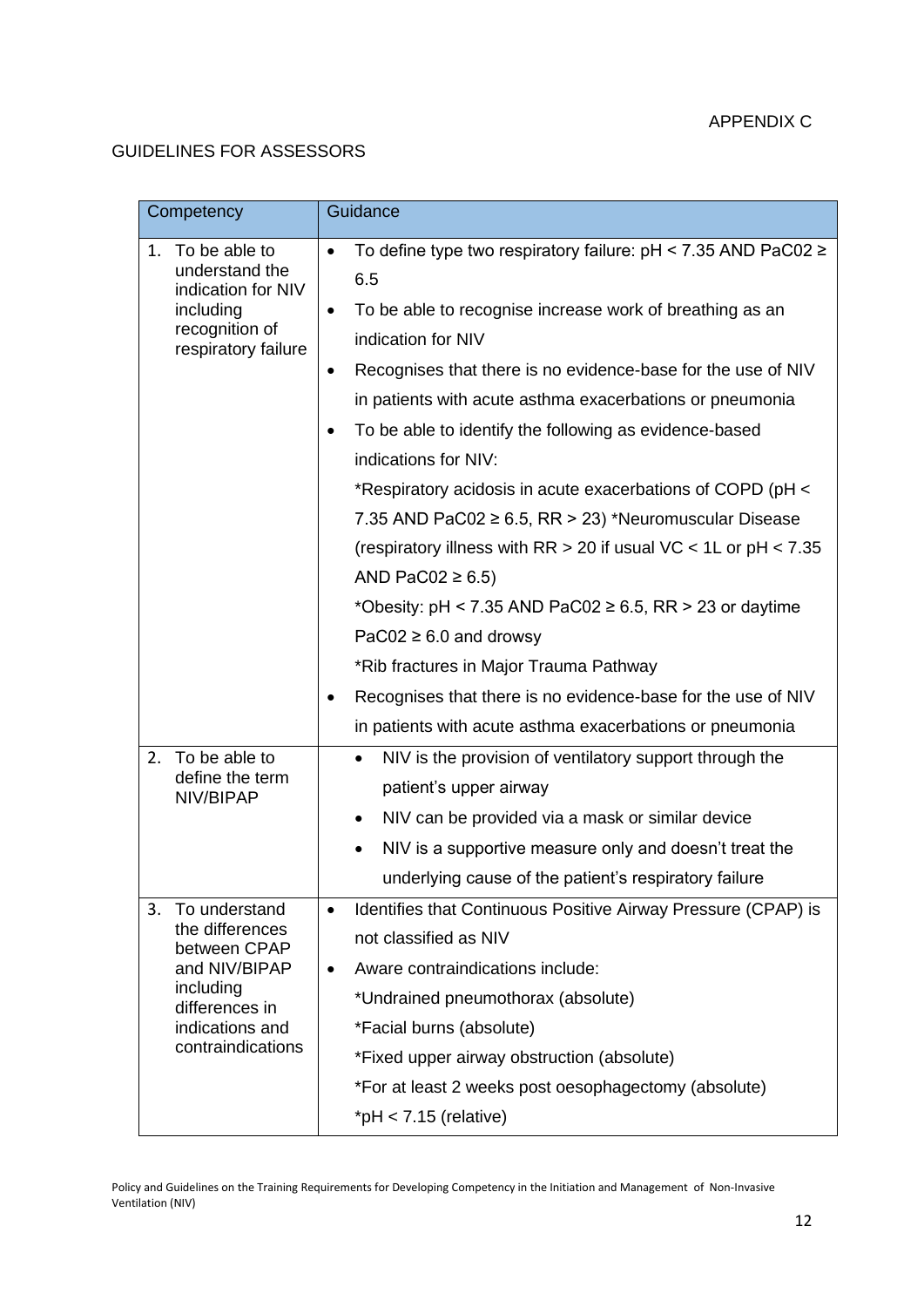|                                     | Explains that CPAP is used in the treatment of Type 1              |
|-------------------------------------|--------------------------------------------------------------------|
|                                     | Respiratory Failure (Pa02 < 8 kPa) and main indications            |
|                                     | include:                                                           |
|                                     | *Atelectasis/decreased lung volumes/lung collapse                  |
|                                     | *Pulmonary Embolism                                                |
|                                     | *Pulmonary Odema                                                   |
|                                     | *Post-operative pain/pain from chest trauma                        |
|                                     | *Infective process eg pneumonia                                    |
|                                     | Explains that NIV is used in the treatment of Type 2               |
|                                     | Respiratory Failure (pH < $7.35$ AND PaC02 $\geq 6.5$ )            |
|                                     | Indications given in competency 1                                  |
|                                     | Aware contraindications include:                                   |
|                                     | *Undrained pneumothorax (absolute)                                 |
|                                     | *Facial burns (absolute)                                           |
|                                     | *Fixed upper airway obstruction (absolute)                         |
|                                     | *For at least 2 weeks post oesophagectomy (absolute)               |
|                                     | *pH $<$ 7.15 (relative)                                            |
|                                     | *GCS < 8 (relative)                                                |
|                                     | *Confusion/agitation (relative)                                    |
|                                     | *Cognitive Impairment (relative)                                   |
|                                     | *Vomiting (relative)                                               |
| To understand<br>4.                 | States that NIV is a supportive measure only<br>$\bullet$          |
| that NIV does not<br>treat the      | States patients should receive an hour of medical                  |
| underlying cause<br>of respiratory  | management following initial ABG showing Acute Hypercapnic         |
| failure and that                    | Respiratory Failure (AHRF) prior to a repeat ABG to determine      |
| additional medical<br>management is | need for NIV                                                       |
| required                            | Aware that appropriate medical management can reverse<br>$\bullet$ |
|                                     | respiratory failure without the need for NIV                       |
|                                     | States the following as medical management:<br>$\bullet$           |
|                                     | *Controlled oxygen therapy to target SpO <sub>2</sub>              |
|                                     | *Nebulised bronchodilator                                          |
|                                     | *Steroids if clinically indicated                                  |
|                                     | *Antibiotics if clinically indicated                               |
|                                     | *States this medical management should continue during NIV         |
|                                     | treatment                                                          |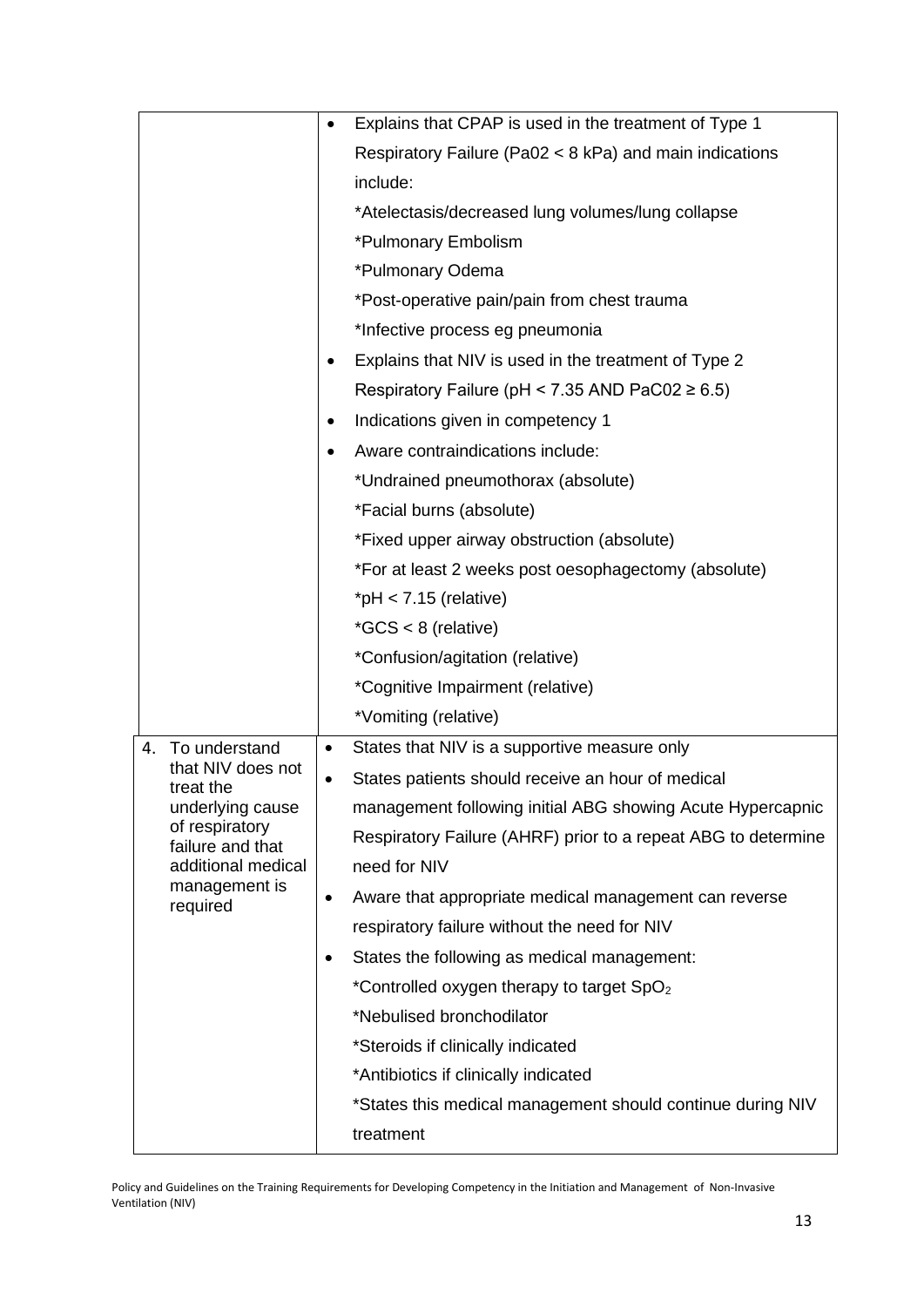|    |                                                              |           | *Recognises ordering a chest x-ray prior to NIV as good                |
|----|--------------------------------------------------------------|-----------|------------------------------------------------------------------------|
|    |                                                              |           | practice but that this should not delay NIV treatment                  |
| 5. | To understand                                                | $\bullet$ | States that ceiling of care/escalation should be a shared-             |
|    | that ceiling of<br>care/escalation of                        |           | decision between patient (+/- their relative/carer) and the            |
|    | treatment plans<br>need to be<br>discussed and<br>documented |           | clinician                                                              |
|    |                                                              | ٠         | States that ceiling of care/escalation should be discussed prior       |
|    |                                                              |           | to initiation of NIV                                                   |
|    | should NIV<br>treatment fail                                 |           | States that the following should be discussed:                         |
|    |                                                              |           | *Whether the patient would like NIV treatment                          |
|    |                                                              |           | *Whether the patient would like invasive ventilation                   |
|    |                                                              |           | *Whether the patient would like to be resuscitated in the event        |
|    |                                                              |           | of cardiac arrest                                                      |
|    |                                                              |           | *Where the patient's level of care should take place: ward             |
|    |                                                              |           | based, level 2, level 3                                                |
| 6. | To be able to                                                | ٠         | Recognises there are designated NIV areas within the hospital          |
|    | understand the<br>appropriate care                           |           | where patients on NIV should be cohorted                               |
|    | environment for<br>the use of NIV                            | $\bullet$ | Recognises that patients should receive continuous cardiac             |
|    |                                                              |           | monitoring for at least the first 12 hours of NIV or until the initial |
|    |                                                              |           | respiratory acidosis has resolved                                      |
|    |                                                              |           | Recognises need for hourly observations for at least the first         |
|    |                                                              |           | 12 hours of NIV treatment                                              |
|    |                                                              |           | Recognises that if the patient requires an arterial line they can      |
|    |                                                              |           | only be managed in a level 2 care setting                              |
|    |                                                              | $\bullet$ | Recognises those who are caring for patients on NIV across             |
|    |                                                              |           | disciplines must be competent to do so                                 |
|    |                                                              |           | Recognises when the patient requires escalation to a higher            |
|    |                                                              |           | level of care                                                          |
| 7. | To be able to                                                | $\bullet$ | Locate where the machine is stored                                     |
|    | select all<br>equipment for                                  | $\bullet$ | Selects circuit and bacterial filter                                   |
|    | ventilator set-up                                            |           | Selects full face mask, total face mask or hood – provides             |
|    | including<br>appropriate                                     |           | rationale for each including use of total face mask if the patient     |
|    | interface for the<br>patient                                 |           | has pressure damage on the bridge of their nose, ensures               |
|    |                                                              |           | interface has correct expiratory port                                  |
|    |                                                              | ٠         | Demonstrates appropriate clinical hygiene measures before              |
|    |                                                              |           | coming in contact with the patient or opening any equipment            |

Policy and Guidelines on the Training Requirements for Developing Competency in the Initiation and Management of Non-Invasive Ventilation (NIV)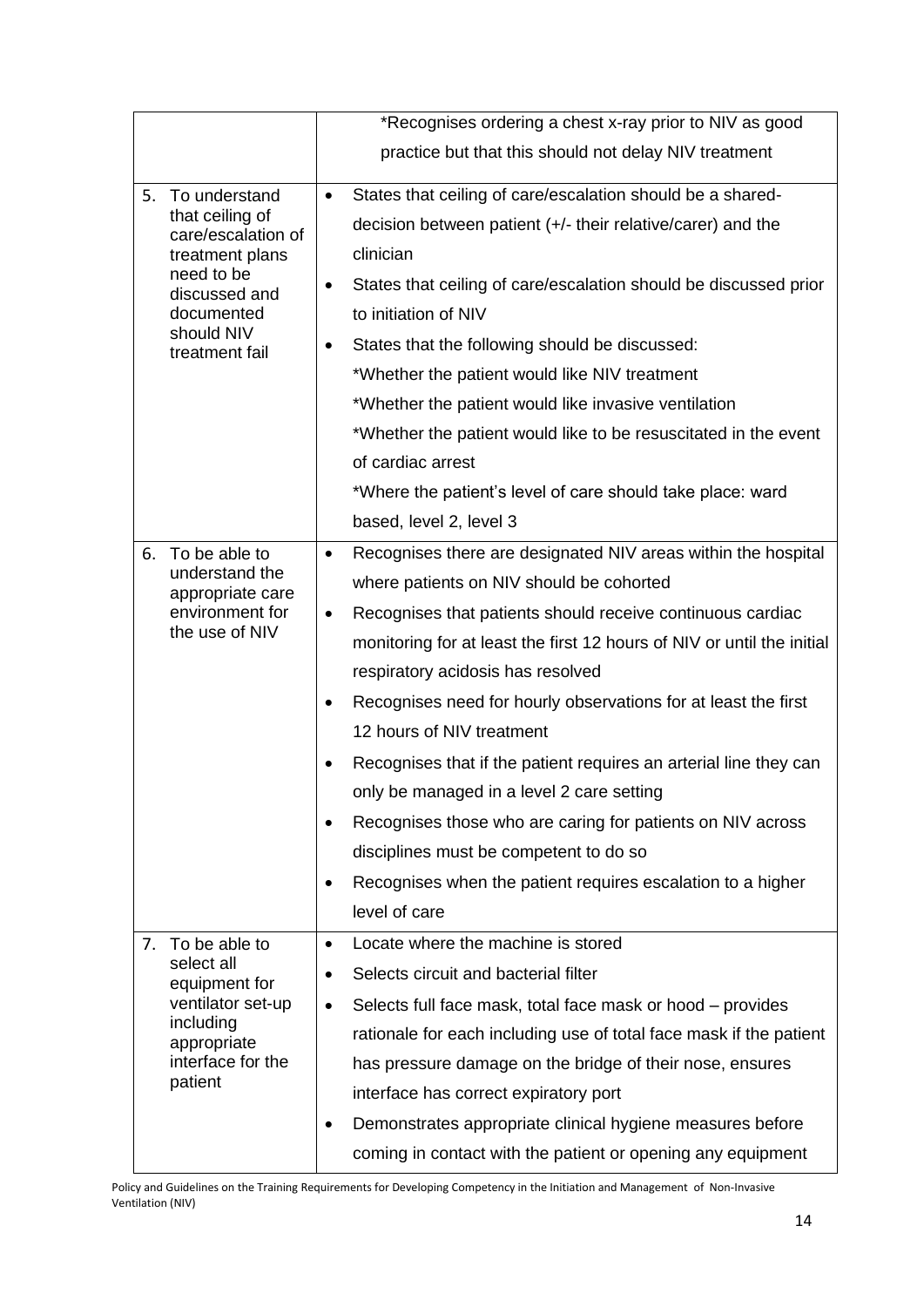|                                        | $\bullet$              | Able to demonstrate correct use of size guide for mask                                                       |
|----------------------------------------|------------------------|--------------------------------------------------------------------------------------------------------------|
|                                        | $\bullet$<br>$\bullet$ | Nebuliser delivery (if an inline option is available)<br>Recognise/understand indications for humidification |
| 8.<br>To be able to                    | $\bullet$              | Demonstrates explanation to the patient (+/- their                                                           |
| ensure patient<br>understanding        |                        | relative/carer) on NIV treatment, including:                                                                 |
| and consent to                         |                        | * Machine is designed to help breathing and to remove waste                                                  |
| <b>NIV</b>                             |                        | gas                                                                                                          |
|                                        |                        | *Provides a constant flow of air when the patient breathes in                                                |
|                                        |                        | *Requires a mask to be fitted on the patient's face, which will                                              |
|                                        |                        | be strapped. It will be uncomfortable initially                                                              |
|                                        |                        | *The patient will need to wear the mask continuously for the                                                 |
|                                        |                        | first 24 hours, but will be allowed short periods of time off for                                            |
|                                        |                        | mouth care/oral intake                                                                                       |
|                                        |                        | Ensures a shared-decision is reached between the patient $(+/-)$                                             |
|                                        |                        | their relative/carer) on whether NIV treatment is wanted                                                     |
| To be able to<br>9.                    | $\bullet$              | Demonstrates correctly setting up the machine, including:                                                    |
| initiate NIV on a<br>patient including |                        | *Attaching the circuit, bacterial filter and mask                                                            |
| selecting                              |                        | *Switches on the machine, recognising it should be                                                           |
| appropriate<br>prescribed              |                        | plugged in to a mains electrical supply                                                                      |
| starting settings<br>and understand    |                        | *Connects to wall compressed 02 (understands difference                                                      |
| the importance of                      |                        | when using oxygen tubing to entrain oxygen)                                                                  |
| emergency<br>alarms                    | $\bullet$              | Demonstrates awareness that if the patient previously on                                                     |
|                                        |                        | home NIV that the interfaces are not readily interchangeable                                                 |
|                                        |                        | with hospital ventilators                                                                                    |
|                                        |                        | Selects S/T mode and provides rationale that this is                                                         |
|                                        |                        | spontaneous-timed, meaning the patient breathes                                                              |
|                                        |                        | spontaneously but the machine can provide timed breaths if                                                   |
|                                        |                        | the patient goes apnoeic                                                                                     |
|                                        |                        | Sets the starting IPAP 10-15cmH20 and starting EPAP                                                          |
|                                        |                        | 4cmH20                                                                                                       |
|                                        |                        | Sets the back-up rate 12-16                                                                                  |
|                                        |                        | Sets appropriate Fi02 for the patient                                                                        |
|                                        |                        | Sets appropriate inspiratory time and I: E ratio for patient's                                               |
|                                        |                        | presenting condition (1:2-1:3 for COPD, 1:1 for NMD)                                                         |
|                                        |                        | Sets appropriate rise time for patient's work of breathing (lower                                            |
|                                        |                        | rise time for higher respiratory rate)                                                                       |

Policy and Guidelines on the Training Requirements for Developing Competency in the Initiation and Management of Non-Invasive Ventilation (NIV)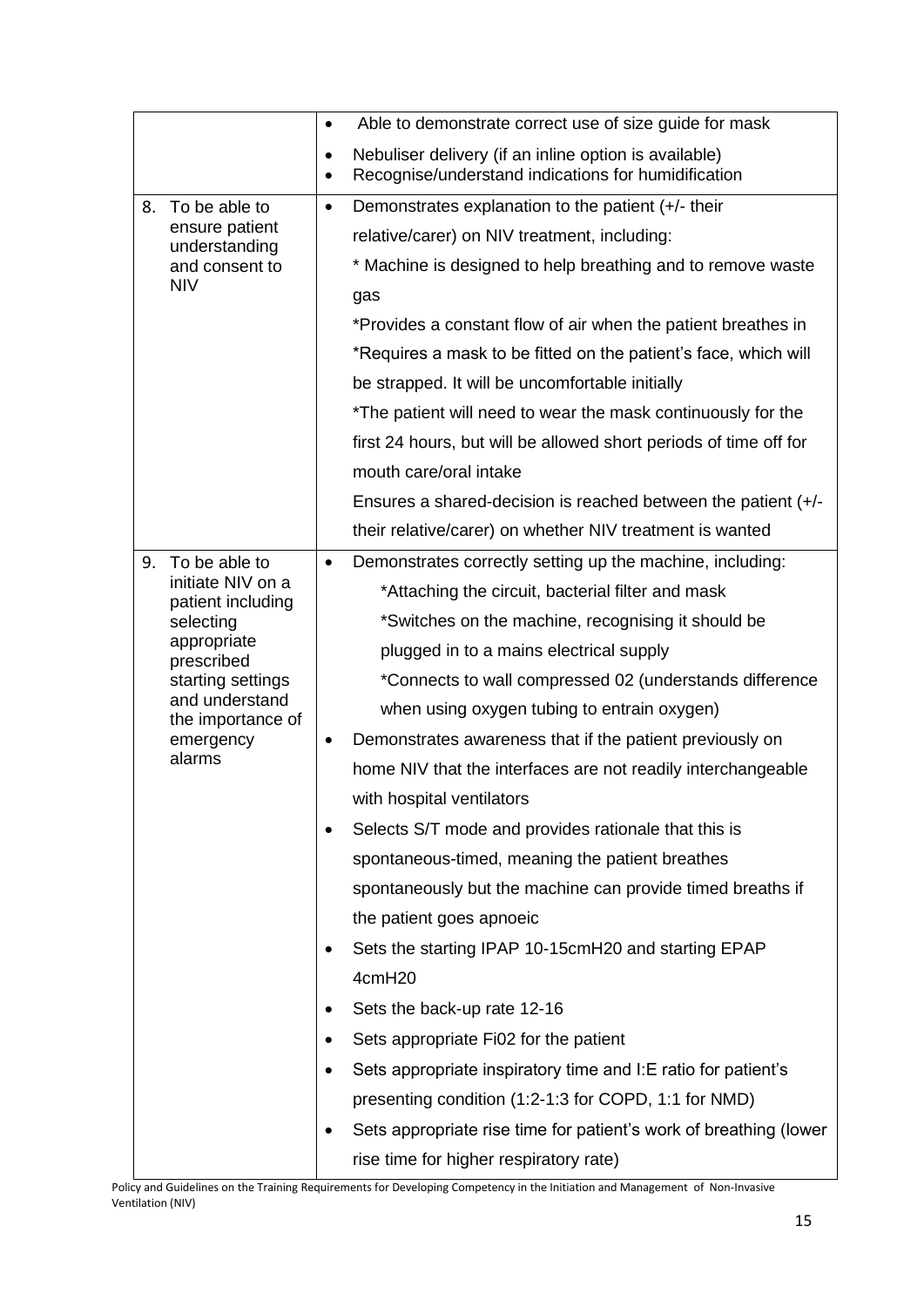|                                   | $\bullet$ | States the importance of emergency alarms in recognising           |
|-----------------------------------|-----------|--------------------------------------------------------------------|
|                                   |           | deterioration in the patient's condition and is able to select the |
|                                   |           | following:                                                         |
|                                   |           | *Apnea alarm – alerts when the patient stops breathing             |
|                                   |           | *High respiratory rate – alerts when the patient's                 |
|                                   |           | respiratory rate goes above set value                              |
|                                   |           | *Low respiratory rate – alerts when the patient's respiratory      |
|                                   |           | rate goes below a set value                                        |
|                                   |           | *High tidal volume - alerts when the patient's tidal volume        |
|                                   |           | goes above a set value                                             |
|                                   |           | *Low tidal volume - alerts when the patient's tidal volume         |
|                                   |           | goes below a set value                                             |
| 10. To understand                 | $\bullet$ | Checks for inappropriate large leaks/poor mask fit                 |
| when and how to<br>titrate NIV    | $\bullet$ | States if PaC02 on ABG is deranged – increase IPAP to              |
| settings/adjust                   |           | increase tidal volume                                              |
| therapy to<br>patients' condition |           | States if Pa02 on ABG is deranged (hypoxia) – increase EPAP        |
| and/or NIV                        |           | or Fi02 and recognise rational for increasing IPAP by same         |
| prescription                      |           | amount                                                             |
|                                   |           | Recognises when the patient is ready to wean from NIV              |
|                                   |           | through correction of their respiratory acidosis but states the    |
|                                   |           | need to continue monitoring the patient during the wean for        |
|                                   |           | signs of deterioration in respiratory function                     |
| 11. To be able to                 |           | IPAP: states IPAP supports patient's inspiration, increasing       |
| interpret NIV<br>settings and     |           | tidal volumes to assist for C02 removal. States that IPAP is       |
| modes of NIV                      |           | always higher than EPAP                                            |
|                                   | $\bullet$ | EPAP: states EPAP splints open airways to prevent atelectasis      |
|                                   |           | and improve oxygenation. States awareness that changes in          |
|                                   |           | EPAP can affect pressure support and therefore IPAP may            |
|                                   |           | need to be altered as a result                                     |
|                                   |           | Fi02: states importance of ensuring Fi02 requirements meet         |
|                                   |           | target Sp02 prescribed                                             |
|                                   |           | Rise time: states rise time is speed at which inspiratory          |
|                                   |           | pressure increases to the set target pressure                      |
|                                   |           | I:E ratio- can discuss how it be influenced by changing the        |
|                                   |           | inspiratory time (Ti)                                              |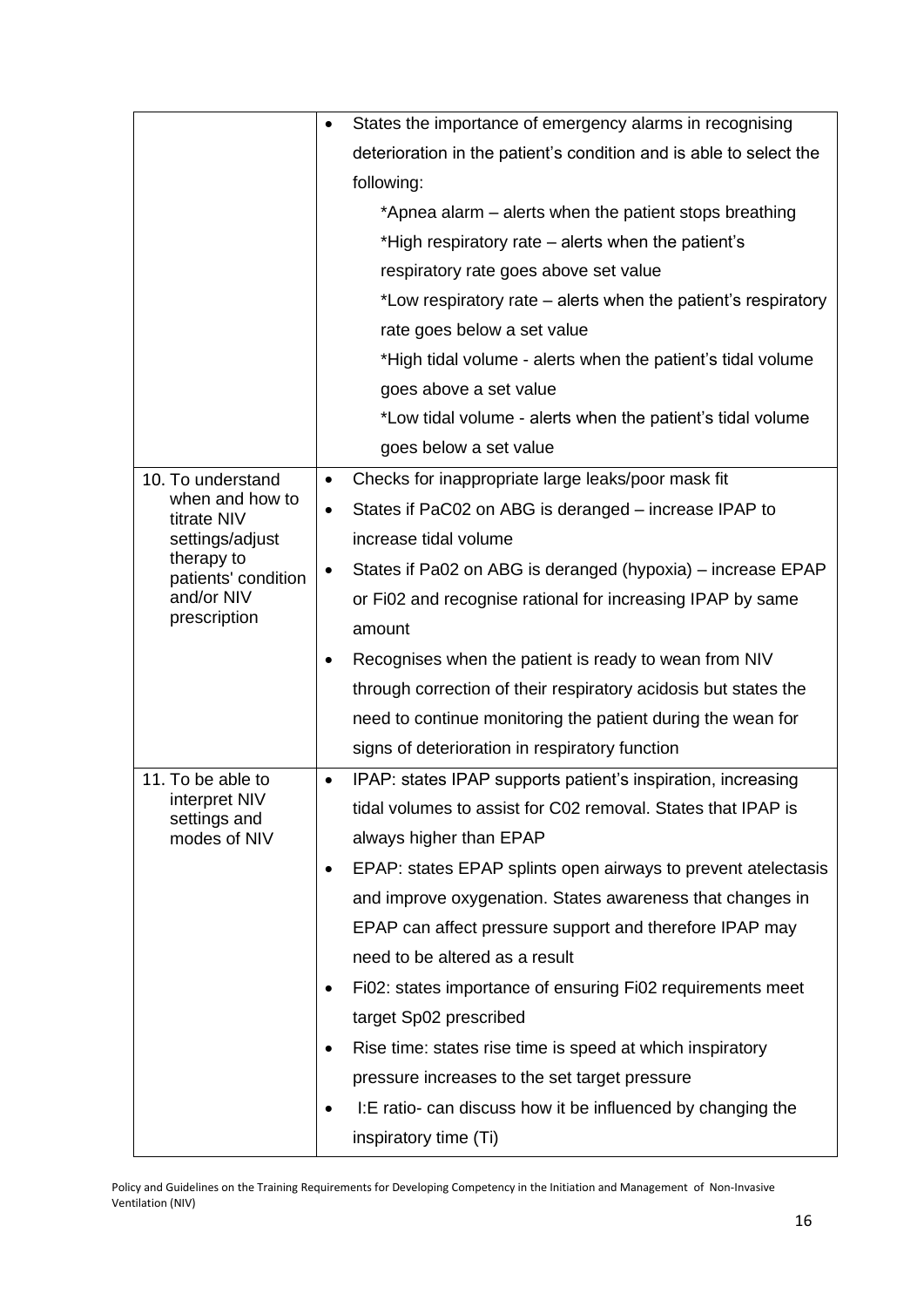| 12. To be able to                                                                                          | States when an ABG is indicated<br>$\bullet$                                 |
|------------------------------------------------------------------------------------------------------------|------------------------------------------------------------------------------|
| obtain an ABG<br>sample                                                                                    | Is competent in ABG sampling in line with local policy<br>٠                  |
|                                                                                                            | Adheres to ISCP policy and guidelines<br>$\bullet$                           |
| 13. To be able to                                                                                          | Demonstrates the ability to interpret normal/abnormal values of<br>$\bullet$ |
| accurately<br>interpret ABGs                                                                               | an ABG                                                                       |
|                                                                                                            | Recognises T2RF and need for NIV by pH < 7.35 AND PaC02                      |
|                                                                                                            | $\geq 6.5$                                                                   |
|                                                                                                            | Recognises the consequence of oxygen toxicity and it's                       |
|                                                                                                            | possible cause of a deranged ABG                                             |
|                                                                                                            | When reviewing the ABG, comments on the Fi02 and Sp02                        |
|                                                                                                            | value                                                                        |
| 14. To be able to                                                                                          | Demonstrates interpretation of patient feedback values on the<br>$\bullet$   |
| effectively and<br>safely monitor a<br>patient on NIV                                                      | NIV machine screen, including:                                               |
|                                                                                                            | *Respiratory Rate                                                            |
| including<br>observations and                                                                              | *Spontaneous/Timed/Exhaled bar                                               |
| frequency of                                                                                               | <i>*Tidal volumes</i>                                                        |
| blood gases                                                                                                | *Leak                                                                        |
|                                                                                                            | *% triggered                                                                 |
|                                                                                                            | States the need for continuous cardiac and Sp02 monitoring                   |
|                                                                                                            | for at least the first 12 hours of NIV or until the respiratory              |
|                                                                                                            | acidosis has resolved                                                        |
|                                                                                                            | States the need for an ABG one hour post initiation of NIV                   |
|                                                                                                            | States the need for an ABG four hours post initiation of NIV                 |
|                                                                                                            | States the need for an ABG one hour after any changes in NIV                 |
|                                                                                                            | setting                                                                      |
| 15. To be able to                                                                                          | Recognises if PaC02 continues to increase to increase IPAP<br>$\bullet$      |
| recognise and<br>troubleshoot<br>possible causes<br>of no<br>improvement<br>following initiation<br>of NIV | Recognises if the patient remains hypoxic to increase EPAP<br>$\bullet$      |
|                                                                                                            | and/or Fi02                                                                  |
|                                                                                                            | Able to recognise when a patient has asynchrony with the<br>$\bullet$        |
|                                                                                                            | ventilator and is able to reason possible solutions to this (rise            |
|                                                                                                            | time, ramp, I:E ratio, trigger)                                              |
|                                                                                                            | Recognises the potential for skin breakdown due to the NIV<br>$\bullet$      |
|                                                                                                            | mask and appropriately suggests use of a barrier or different                |
|                                                                                                            | interface                                                                    |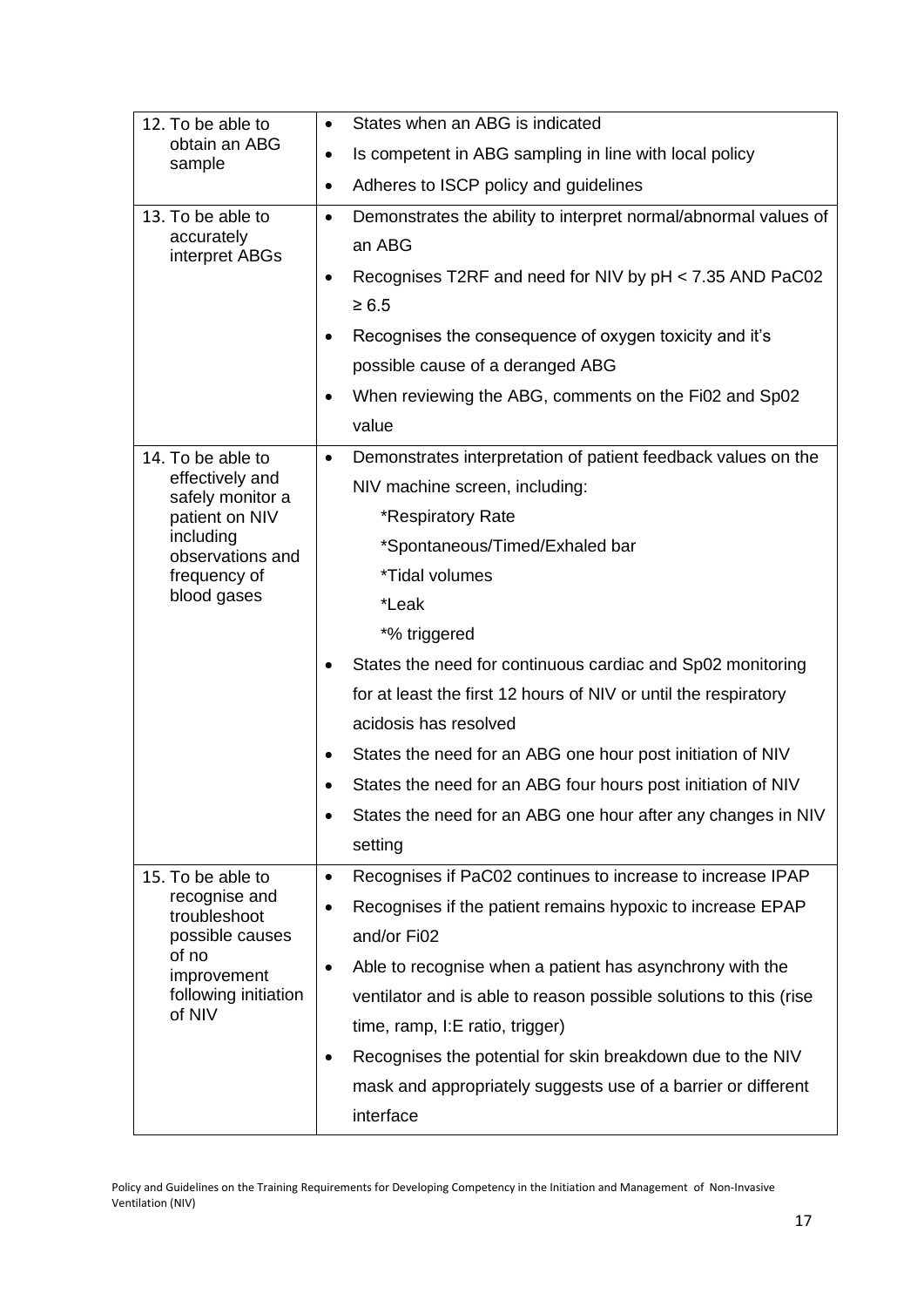|                                         | $\bullet$ | Recognises that the ventilator is only designed to compensate     |
|-----------------------------------------|-----------|-------------------------------------------------------------------|
|                                         |           | for a specific amount of mask leak and realises the need to       |
|                                         |           | adjust the interface, straps and apply pressure dressing if       |
|                                         |           | needed                                                            |
|                                         |           | Recognises that a patient may be swallowing air and their         |
|                                         |           | abdomen becoming distended and therefore recommends the           |
|                                         |           | need for an NG tube if indicated                                  |
|                                         |           | Recognises that patients may become agitated whilst on NIV        |
|                                         |           | and careful consideration should be given to the use of           |
|                                         |           | sedation                                                          |
|                                         | $\bullet$ | Recognises the effects of inspiratory pressure on intra-thoracic  |
|                                         |           | pressure and subsequently the cardio-vascular system,             |
|                                         |           | particularly in relation to blood pressure                        |
| 16. To be able to                       | $\bullet$ | Able to recognise when a patient has asynchrony with the          |
| monitor NIV<br>compliance /             |           | ventilator and is able to reason possible solutions to this (rise |
| synchrony and                           |           | time, ramp, I:E ratio, trigger)                                   |
| adequacy of<br>ventilation and          | $\bullet$ | Recognises that the ventilator is only designed to compensate     |
| adjust comfort                          |           | for a specific amount of mask leak and realises the need to       |
| settings<br>appropriately               |           | adjust the interface, straps and apply pressure dressing if       |
|                                         |           | needed                                                            |
| 17. To be able to                       | $\bullet$ | To recognise that NIV should be almost continuous for first       |
| decide when it is<br>appropriate to     |           | 24hrs.                                                            |
| initiate breaks                         |           | Short breaks can be given for oral intake and nebulisers. Inline  |
| from NIV and<br>make<br>recommendations |           | nebulisers may be used if unable to tolerate breaks               |
|                                         | $\bullet$ | To recognise once ABGs improving longer breaks can begin          |
|                                         | $\bullet$ | To recognise a patient not tolerating a break                     |
|                                         |           | *Increasing RR                                                    |
|                                         |           | *Increased work of breathing/distress                             |
|                                         |           | To identify appropriate plan for breaks e.g. controlled oxygen,   |
|                                         |           | humidified oxygen/HFNC                                            |
| 18. To be able to                       | $\bullet$ | To be able to discuss when to begin weaning                       |
| initiate and lead<br>on a weaning       |           | To be able to document a weaning plan for others to follow        |
| plan                                    | $\bullet$ | e.g. Gradually increase breaks from NIV during day, continue      |
|                                         |           | nocturnal NIV                                                     |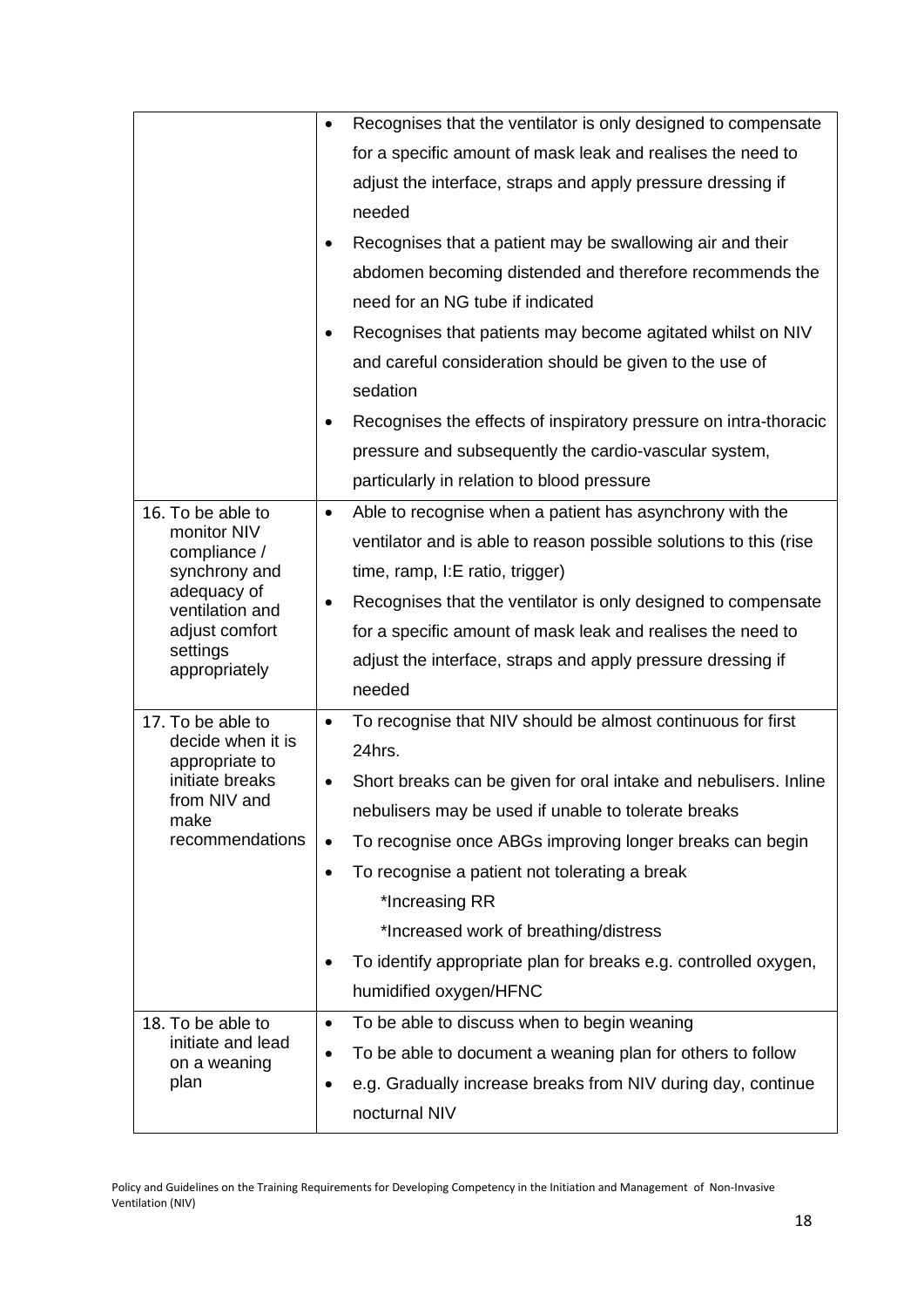| 19. To be able to                                                                          | States key symptoms of patient deterioration whilst on NIV:<br>$\bullet$                         |
|--------------------------------------------------------------------------------------------|--------------------------------------------------------------------------------------------------|
| manage a<br>deteriorating<br>patient on NIV                                                | *Decreased GCS                                                                                   |
|                                                                                            | *Decreased Sp02                                                                                  |
| and escalate<br>concerns to the                                                            | *Agitation/confusion                                                                             |
| appropriate teams                                                                          | *Decreased triggering of breaths on ventilator/increase                                          |
|                                                                                            | reliance on back-up breaths                                                                      |
|                                                                                            | * Increased PaCO <sub>2</sub> / decreased pH<br>Recognises need for ABG at time of deterioration |
|                                                                                            | Recognises need for medical review including chest x-ray                                         |
|                                                                                            | Recognises escalation to ICU if appropriate<br>$\bullet$                                         |
|                                                                                            | Recognises role of palliative care in deteriorating patients on<br>$\bullet$                     |
|                                                                                            | <b>NIV</b>                                                                                       |
|                                                                                            | Demonstrates rationale for altering NIV settings to respond to                                   |
|                                                                                            | patient's deteriorating ABG                                                                      |
| 20. To be able to                                                                          | Demonstrates awareness of patient's ceiling of care<br>$\bullet$                                 |
| recognise when<br>NIV is failing and                                                       | Reviews trends in ABGs and NIV treatment                                                         |
| appropriate need                                                                           | Demonstrates communication with MDT regarding patient's<br>$\bullet$                             |
| for referral to<br>palliative care                                                         | deterioration                                                                                    |
|                                                                                            | Demonstrates ability to discuss deterioration/treatment failure                                  |
|                                                                                            | with patient and their relative/carer                                                            |
| 21. Identify potentially                                                                   | Recognises the patient with chronic respiratory failure who<br>$\bullet$                         |
| appropriate<br>patients for<br>temporary / long<br>term home NIV                           | may benefit from long term NIV at home                                                           |
|                                                                                            | Able to counsel the patient and carer on the benefits of long                                    |
|                                                                                            | term NIV                                                                                         |
| 22. To be able to                                                                          | To be able to supervise and takes the lead in teaching others<br>$\bullet$                       |
| provide NIV<br>training to all<br>members of the<br><b>MDT</b> and assess<br>competence of | Demonstrates an ability to assess competency of staff                                            |
|                                                                                            | delivering NIV                                                                                   |
|                                                                                            |                                                                                                  |
| staff delivering                                                                           |                                                                                                  |
| NIV care                                                                                   |                                                                                                  |